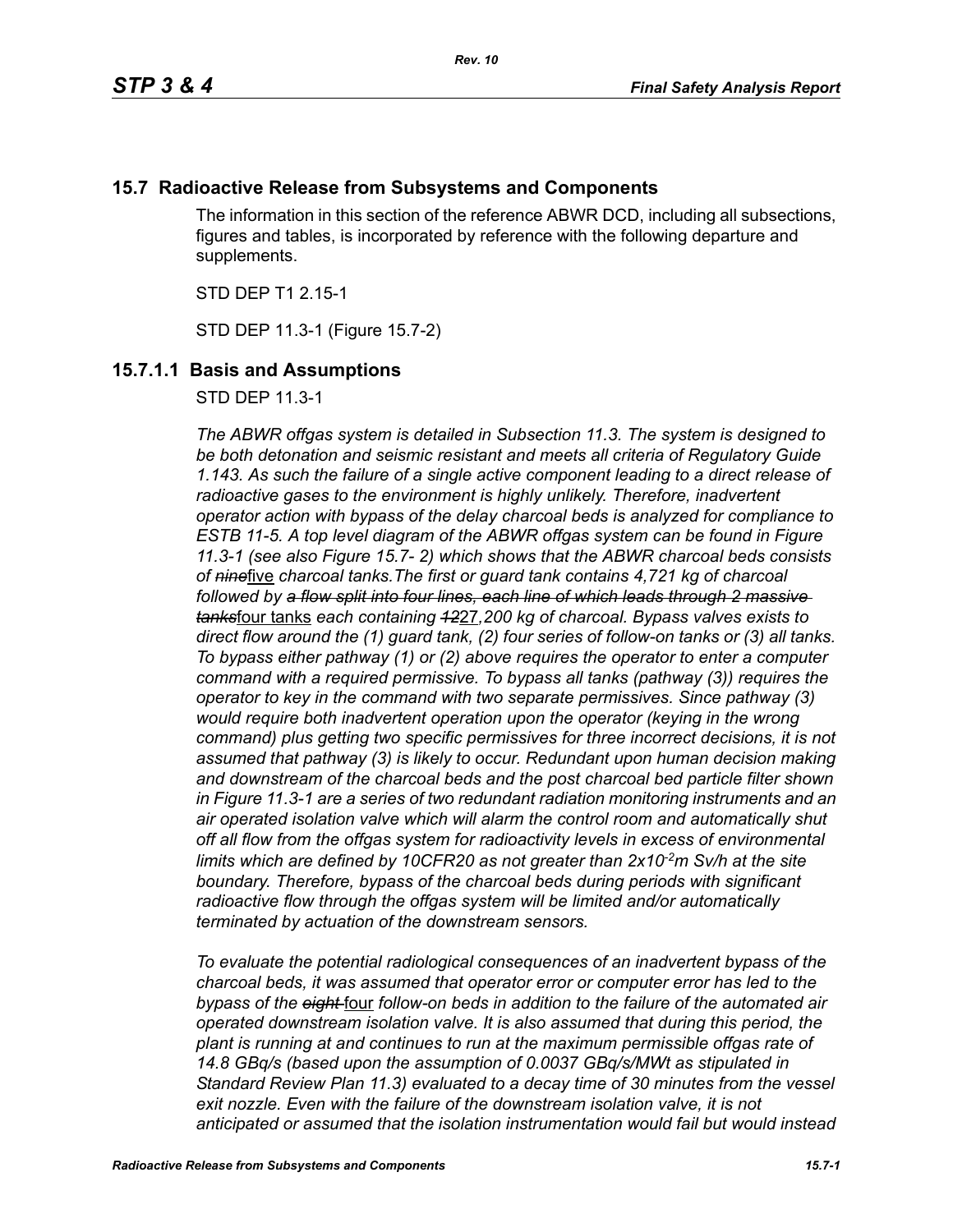*alarm the control room with a high radiation alarm causing the operator to manually isolate the offgas system (i.e., close suction valves) within 30 minutes of the alarm. Therefore, this analysis differs from the branch technical position on the following points:*

- *(1) Flow is through a single 4,721 kg charcoal tank with an evaluated hold up*   $time$  given by NUREG-0016, equation 1.5.1.6 using  $K_d$ 's for Kr and Xe from *NUREG-0016.*
- *(2)* An isolation valve prevents flow through the *There is no motive force to remove any significant inventory from the eight follow-on charcoal tanks while in bypass and therefore no activity from these tanks is included in the final release calculations.*

### **15.7.3.1 Identification of Cause and Frequency Classification**

STD DEP T1 2.15-1

*The ABWR Radwaste Building is a Seismic Category I structure designed to withstand all credible seismic events* in accordance with the requirements of Regulatory Guide 1.143. *In addition, all compartments containing liquid radwastes are steel-lined up to a height capable of containing the release of all the liquid radwastes into the compartment. Because of these design capabilities, it is considered remote that any major accident involving the release of liquid radwastes into these volumes would result in the release of these liquids to the environment via the liquid pathway. Releases as a result of major cracks would instead result in the release of the liquid radwastes to the compartment and then to the building sump system for containment in other tanks or emergency tanks. A complete description of the Liquid Radwaste System is found Section 11.2, except for the tank inventories, which are found in Section 12.2.*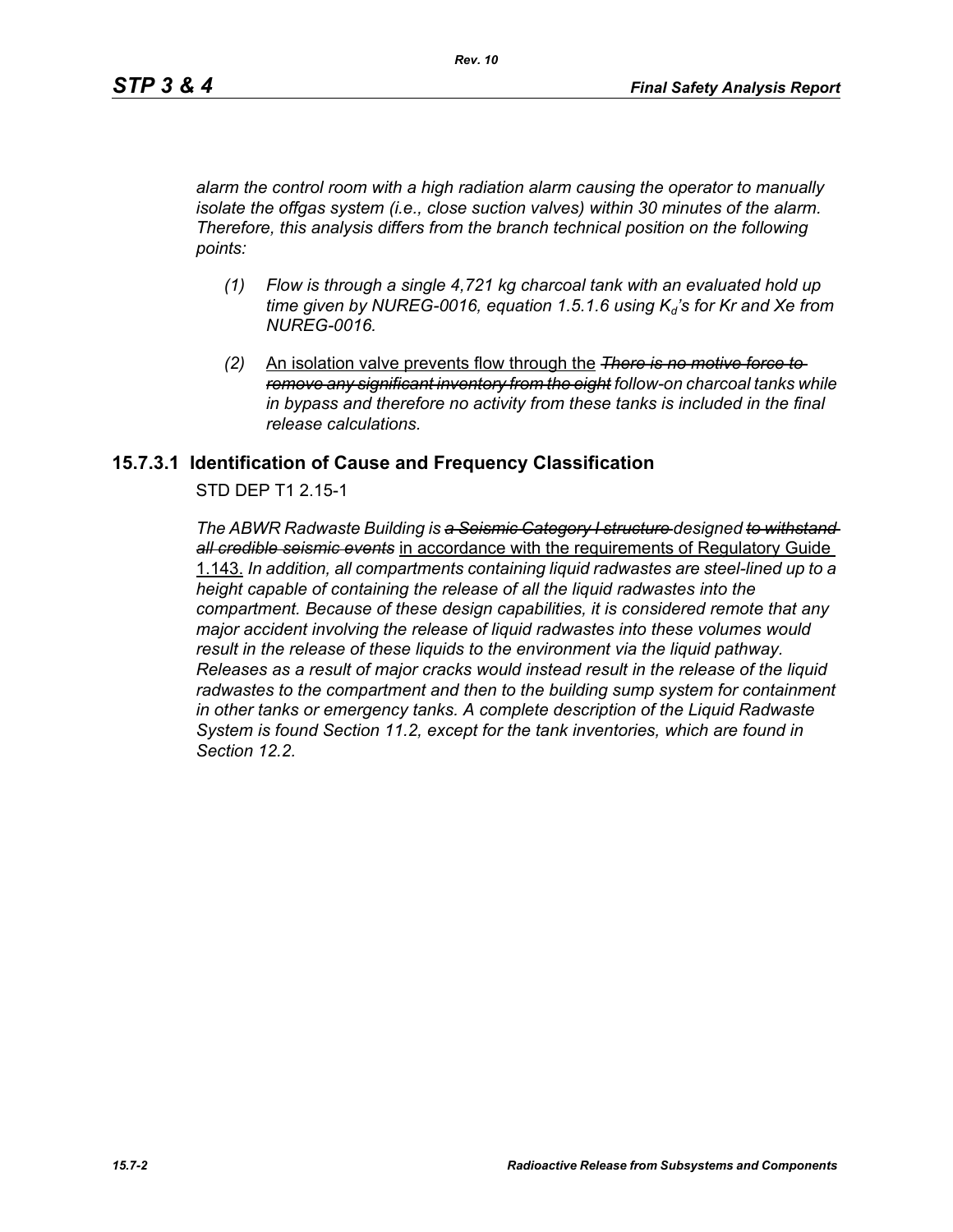# **15.7.6 COL License Information**

# **15.7.6.1 Radiological Consequences of Non-Line Break Accidents**

The following site-specific supplements address COL License Information Item 15.9.

Radwaste System Failure Accident (Liquid Radwaste Tank Accident)

The STP 3 & 4 site-specific Exclusion Area Boundary (EAB) short-term release (accident)  $\chi$ /Q is 2.74E-04 sec/m<sup>3</sup>. Table 15.7-7 of the reference ABWR DCD provides radwaste system failure EAB doses as a function of  $\chi$ /Q. The STP 3 & 4 thyroid and whole body doses associated with a radwaste system failure are a fraction of the10 CFR 100 criteria and are provided below:

| Meteorology Distance          | (m) | <b>Thyroid Dose</b> | <b>Whole Body Dose</b> |
|-------------------------------|-----|---------------------|------------------------|
| $\vert$ (sec/m <sup>3</sup> ) |     | (Sv)                | (Sv)                   |
| 2.74E-04                      | EAB | 5.8 E-02            | 4.8E-05                |

### Fuel Handling Accident

Table 15.7-11 of the reference ABWR DCD provides fuel handling accident (FHA) EAB doses as a function of  $\chi$ /Q. The STP 3 & 4 thyroid and whole body doses associated with a FHA are within the guidelines of 10 CFR 100 criteria and are provided below:

| Meteorology   Distance  | (m) | Thyroid Dose | <b>Whole Body Dose</b> |
|-------------------------|-----|--------------|------------------------|
| $\sqrt{\text{sec/m}^3}$ |     | (Sv)         | (Sv)                   |
| 2.74E-04                | EAB | 1.5E-01      | 2.5E-03                |

#### Fuel Cask Drop Accident

Table 15.7-14 of the reference ABWR DCD provides fuel cask drop accident EAB doses as a function of  $\chi$ /Q. The STP 3 & 4 thyroid and whole body doses associated with a fuel cask drop accident are within the quidelines of 10 CFR 100 criteria and are provided below:

| <b>Meteorology</b>        | <b>Distance</b> | <b>Thyroid Dose</b> | <b>Whole Body Dose</b> |
|---------------------------|-----------------|---------------------|------------------------|
| $ $ (sec/m <sup>3</sup> ) | (m)             | (Sv)                | (Sv)                   |
| 2.74E-04                  | EAB             | 1.1E-02             | $2.0E-0.5$             |